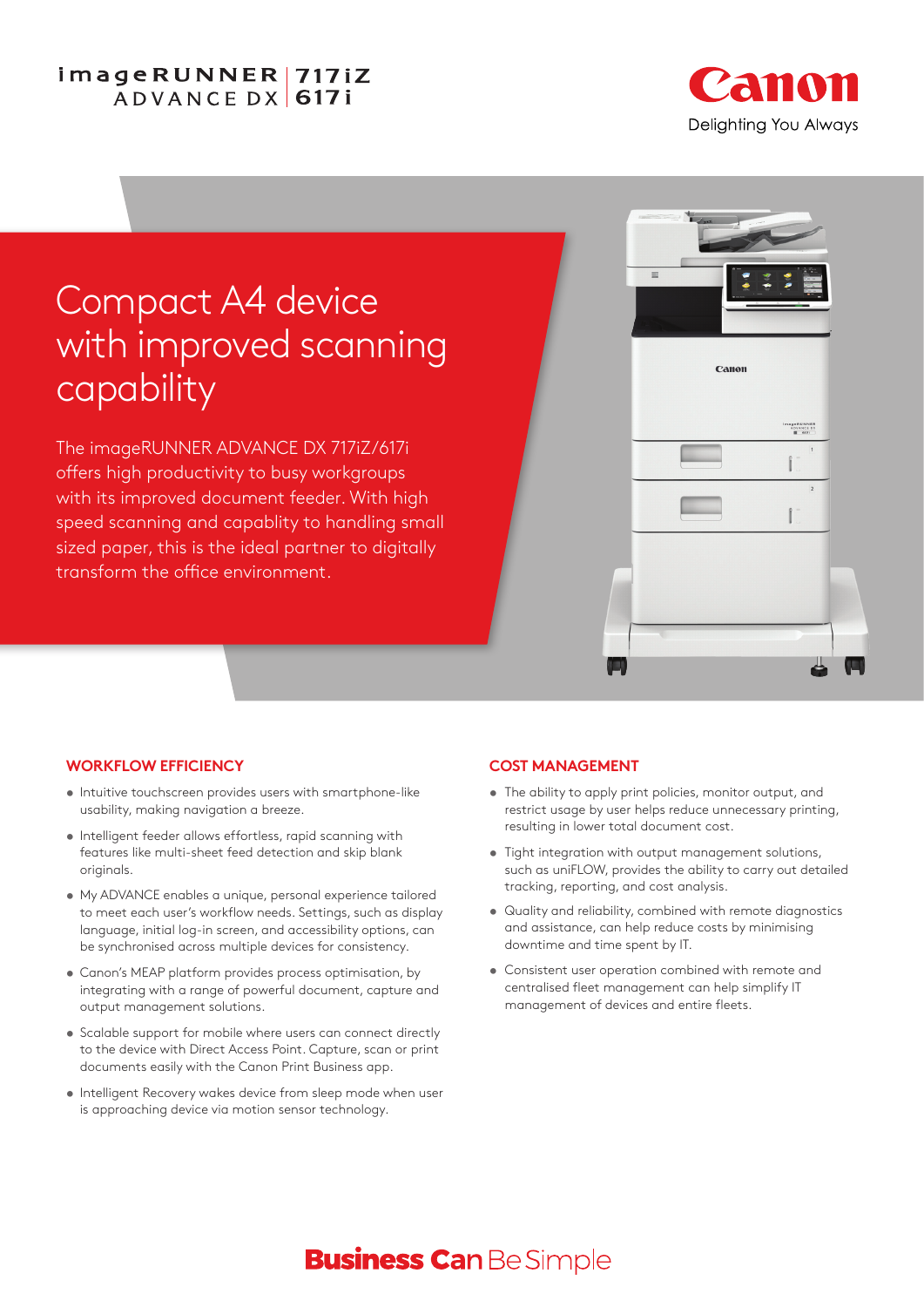#### **QUALITY AND RELIABILITY**

- The new All-in-One cartridge makes replacement easy and convenient, increasing device uptime.
- Canon's device management tools give you a centralised point of control across your entire fleet, upgrade devices remotely, check device and consumables status and capture meter readings.
- Canon's device management tools give you a centralised point of control across your entire fleet, upgrade devices remotely, check device and consumables status and capture meter readings.
- Standard PCL and Adobe® PostScript™ print driver allows seamless integration with enterprise applications.
- Remote diagnostics allow timely, accurate and effective resolution.
- Intuitive user maintenance videos and status notifications available to help achieve maximum uptime and keep supplies replenished.

#### **SUSTAINABILITY**

- Combination of fusing technologies and low-melting- point toner help lowers overall electricity
- Minimise paper waste by holding jobs at the device with Force Hold Print. Choose to preview your print jobs or even change print settings at the device to achieve the desired results at the first time of printing.

#### **SECURITY**

- **•** Control who has access to the device with different authentication methods such as picture login, department ID, user authentication and card access.
- **•** Ensure information privacy and security across your network with IPsec, port filtering capabilities, and SSL technology.
- **•** Enhance document confidentiality with encrypted secure print, secure print, secure watermark, encrypted PDF and device signature PDF.
- **•** System verification at startup and McAfee® Embedded Control ensures device security, protecting against malware and tampering of firmware.
- **•** Integrate with third-party solutions for complete monitoring protection.

## **MACHINE SPECIFICATION**

## **MAIN UNIT**

**Type** A4 Monochrome Laser Multifunctional

**Core Function** Print, Copy, Scan, Send, Store and Optional Fax

**Processor** Canon Dual Custom Processor (Shared)

**Control Panel** 10.1" TFT LCD WSVGA Colour Touchpanel

**Memory** Standard: 3.0 GB RAM

**Hard Disk Drive** Standard\* : 320 GB (Available Disk Space: 250 GB) \* A different initial HDD may be used.

#### **Interface Connection**

**Network** Standard : 1000Base-T/100Base-TX/10Base-T, Wireless LAN (IEEE 802.11 b/g/n) : NFC, Bluetooth Low Energy **Others** Standard : USB 2.0 x2 (Host), USB 3.0 x1 (Host), USB 2.0 x1 (Device) Optional : Copy Control Interface

**Paper Supply Capacity (80gsm, A4)** Standard : 650 sheets 100-sheets Multi-purpose tray x 1 550-sheets Paper cassette x 1 Maximum : 3,300 sheets

 (with High Capacity Cassette Feeding Unit-D1) **Paper Output Capacity (80gsm, A4)**

iR-ADV DX 617i : 500 sheets<br>iR-ADV DX 717iZ :1,000 sheets

**Finishing Capabilities** iR-ADV DX 617i : Collate, Group iR-ADV DX 717iZ : Collate, Group, Offset\*, Staple ble with upper tray

#### **Supported Media Types**

**Multi-purpose tray:** Thin, Plain, Recycled, Heavy, Colour, Transparency, Bond, Envelope **Paper Cassette:**

Thin, Plain, Recycled, Heavy, Colour, Labels, Bond, Pre-punched

### **Supported Media Sizes**

**Multi-purpose tray:** Standard size : A4, A5, A5R, A6, B5 Custom size : 76.2 x 127.0 mm to 216.0 x 355.6 mm Envelopes : COM10 No.10, Monarch, DL, ISO-C5 **Paper Cassette:**

Standard size : A4, A5, A5R, A6, B5 Custom size : 99.0 x 148.0 mm to 216.0 x 297.0 mm

**Supported Media Weights** Multi-purpose tray : 60 to 199 gsm<br>Paper Cassette : 60 to 135 gsm  $:60$  to 135 gsm Duplex : 60 to 120 gsm

#### **Warm-up Time**

Quick Startup Mode : 4 Seconds or Less\*1 From Sleep Mode : 10 Seconds or Less<br>From Power On : 10 Seconds or Less : 10 Seconds or Less\*2

\*1 Time from device power-on to when the copy icon appears and is enabled to operate on the touch panel display.

\*2 Time from device power-on, until copy ready (not print reservation)

**Dimensions (W x D x H)**<br>iR-ADV DX 617i : 500 iR-ADV DX 617i : 500 x 598 x 617 mm<br>iR-ADV DX 717iZ : 502 x 598 x 814 mm  $:502 \times 598 \times 814$  mm

#### **Installation Space (W x D)**

iR-ADV DX 617i /iR-ADV DX 717iZ: 1,052 x 823 mm (with left CRG door open + right door open + cassette drawer open)

**Weight**  ...<br>iR-ADV DX 617i : Approx. 37 kg including toner<br>iR-ADV DX 717iZ : Approx. 46 kg including toner in pprovide the angularizating toner

### **Printing Specifications**

**Print Speed (Simplex)**  iR-ADV DX 717iZ: up to 71 ppm (A4) up to 113 ppm (A5)  $up$  to 40 ppm (A5R, A6)<br>iR-ADV DX 617 $i$ : up to 61 ppm (A4) up to 15 ppm (A4) up to 99 ppm (A5) up to  $35$  ppm  $(ASR, A6)$ 

**Print Resolution (dpi)** 600 x 600

**Page Description Languages** UFR II, PCL6, Adobe® PostScript®3™

**Direct Print** Supported File Types: TIFF, JPEG, PDF, EPS, and XPS

**Printing from mobile and cloud** AirPrint, Mopria, Google Cloud Print, Canon PRINT Business, and uniFLOW Online

#### **Fonts** PS fonts: 136 Roman

PCL fonts: 93 Roman, 10 Bitmap fonts, 2 OCR fonts, Andalé Mono WT J/K/S/T\*1 (Japanese, Korean, Simplified and Traditional Chinese), Barcode fonts\*2 \*1 Requires optional PCL INTERNATIONAL FONT SET-A1 \*2 Requires optional BARCODE PRINTING KIT-D1

- **Operating System** UFRII: Windows® 7 / 8.1 /10 / Server 2008 / Server 2008 R2 / Server 2012/Server 2012 R2/Server 2016/Server 2019,
- MAC OS X (10.10 or later) PCL: Windows® 7 / 8.1 /10 / Server 2008 / Server 2008 R2 / Server 2012 / Server 2012 R2 / Server 2016/Server 2019
- PS: Windows® 7 / 8.1 /10 / Server 2008 / Server 2008 R2 / Server 2012 / Server 2012 R2 / Server 2016/Server 2019, MAC OS X (10.10 or later)
- PPD: Windows® 7/8.1/10, MAC OS X (10.9 or later)

#### **Copy Specifications**

**Copy Speed (Simplex)** iR-ADV DX 717iZ: up to 71 ppm (A4)

|                 | up to 113 ppm (A5)     |
|-----------------|------------------------|
|                 | up to 40 ppm (A5R, A6) |
| iR-ADV DX 617i: | up to 61 ppm (A4)      |
|                 | up to 99 ppm (A5)      |
|                 | up to 35 ppm (A5R, A6) |

**First-Copy-Out Time (A4)** Approx. 5.0 seconds or less

**Copy Resolution (dpi)** 600 x 600

**Multiple Copies** Up to 9,999 copies

**Copy Density** Automatic or Manual (9 Levels)

#### **Magnification**

Variable zoom: 25% to 400% (1% Increments) Preset reduction/enlargement: 25%, 50%, 70%, 81%, 86%, 100%(1:1), 115%, 122%, 141%, 200%, 400%

#### **Scan Specifications**

#### **Standard Type**

Single-pass Duplexing Automatic Document Feeder\* [2-sided to 2-sided (Automatic)] .<br>• Detect Feeder Multi Sheet Feed is su

**Document Feeder Paper Capacity (80gsm)** Up to 100 Sheets

**Acceptable Originals and Weights** Platen: Sheet, Book and 3-Dimensional Objects Document Feeder media weights: 1-sided scanning: 42 to 128 gsm (BW), 64 to 128gsm (CL) 2-sided scanning: 50 to 128 gsm (BW), 64 to 128gsm (CL)

Note: Business card 80 to 220 gsm Originals with width narrower than A6: 50 to 128 gsm

#### **Supported Media Sizes**

Platen scanning size: up to 216.0 x 355.6 mm Document Feeder media size: A4, A5R, A6, B5, custom size: 48.0 x 128.0 mm to 216.0 x 355.6 mm, business card: 48.0 x 85.0 mm to 55.0 x 91.0 mm

#### **Scan Speed (ipm: BW and CL, A4)**

Send (300 x 300 dpi): Automatic Colour Select "OFF": 1-sided Scanning : 95 2-sided Scanning : 190 Automatic Colour Select "ON": 1-sided Scanning : 50

2-sided Scanning : 100<br>Copy (600 x 600dpi): 1-sided Scanning : 95 1-sided Scanning : 95

2-sided Scanning : 140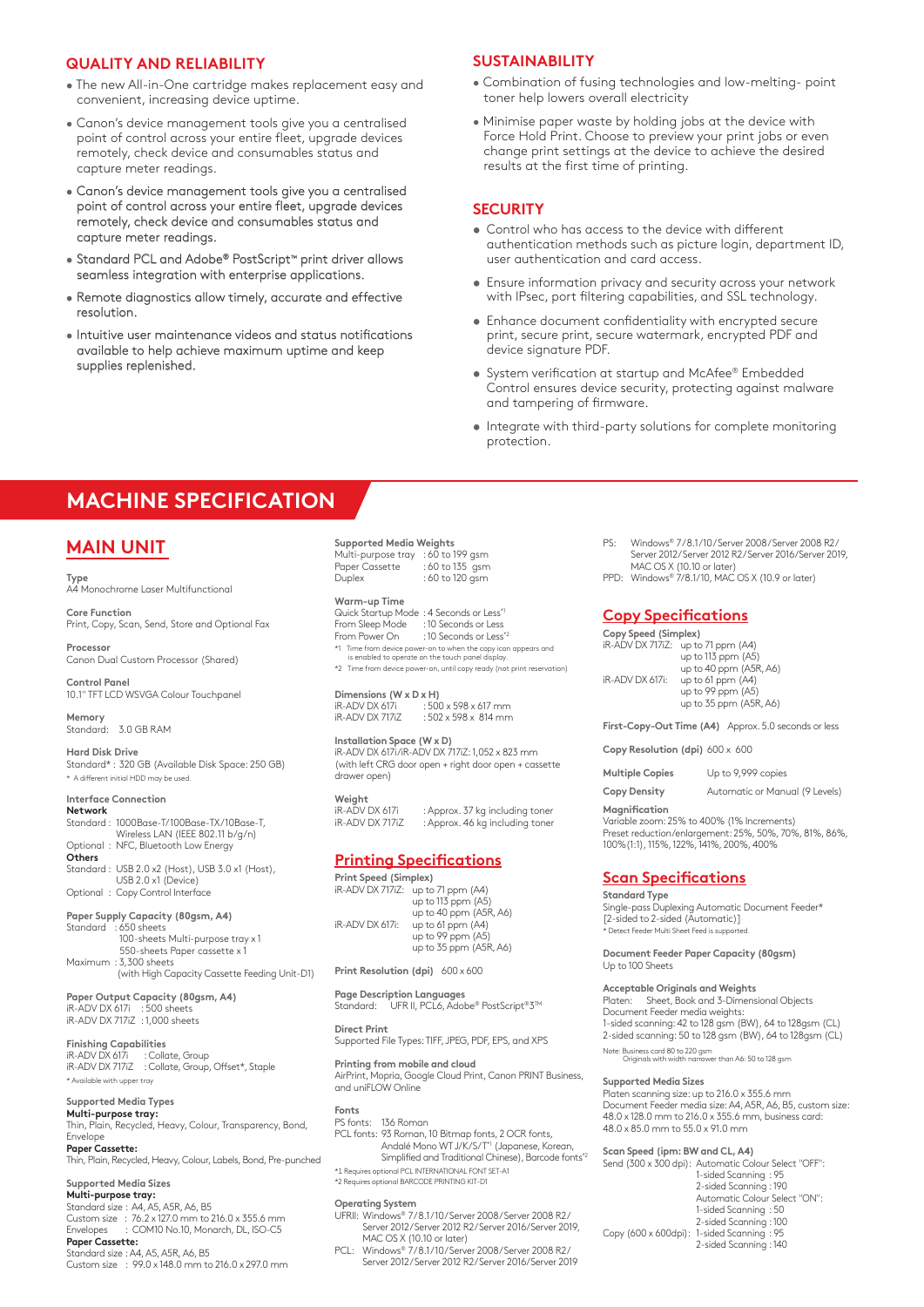**Scan Resolution (dpi)**

Scan for Copy : 600 x 600<br>Scan for Send : (Push) 60 : (Push) 600 x 600 (SMB/FTP/WebDAV/ IFAX), (Pull) 600 x 600 Scan for Fax : 600 x 600

### **Pull Scan Specification**

Colour Network ScanGear2. For both TWAIN and WIA Supported OS: Windows® 7/8.1/10/Server 2008/Server 2008 R2 / Server 2012 / Server 2012 R2 /Server 2016

### **Send Specifications**

**Destination** Standard: E-mail/Internet FAX (SMTP), SMB 3.0, FTP, WebDAV, Mail Box Optional: Super G3 FAX, IP Fax

**Address Book** LDAP (2,000)/Local (1,600)/One-touch (200)

**Send Resolution (dpi)** Push : up to  $600 \times 600$ <br>Pull : up to  $600 \times 600$ Pull : up to 600 x 600

**Communication Protocol** File : FTP (TCP/IP), SMB 3.0 (TCP/IP), WebDAV E-mail/I-Fax : SMTP, POP3

**File Format**

Standard: TIFF, JPEG, PDF(Compact, Searchable, Apply policy, Optimize for Web, PDF/A-1b, Trace & Smooth, Encrypted, Device Signature, User Signature), XPS(Compact, Searchable, Device Signature, User Signature), Office Open XML (PowerPoint, Word)

#### **Fax Specifications**

**Maximum Number of Connection Lines** 1

**Modem Speed** Super G3 : 33.6 kbps<br>G3 : 14.4 kbps : 14.4 kbps

**Compression Method** MH, MR, MMR, JBIG

**Resolution (dpi)** 400x400 (Ultra Fine), 200x400 (Super Fine), 200x200 (Fine), 200x100 (Normal)

**Sending/Receiving Size** Sending : A4, A5\*, A6\*, B5\*<br>Receiving : A4, A5, B5 Receiving \* Sent as A4

**FAX Memory** Up to 30,000 pages (2,000 jobs) **Speed Dials** Max. 200 **Group Dials/Destinations** Max. 199 dials **Sequential Broadcast** Max. 256 addresses

**Memory Backup** Yes

#### **Store Specifications**

**Mail Box (Number supported)** 100 User Inboxes, 1 Memory RX Inbox, 50 Confidential Fax Inboxes Maximum 30,000 Pages (2,000 jobs) Stored

**Advanced Box** Communication Protocol: SMB or WebDAV Supported Client PC: Windows® 8.1/10 Concurrent Connections (Max.): SMB: 64, WebDAV: 3

 **Advanced Box available disc space** Approx. 16GB

#### **Security Specifications**

**Authentication**

**User Authentication** (Picture Login, Picture and PIN Login, Card Login, Username and Password Login, Function Level Login, Mobile Login)

**Department ID Authentication** (Department ID and PIN Login, Function Level Login) **uniFLOW Online Express** (PIN Login, Picture Login, Picture

and PIN Login, Card Login, Card and PIN Login, Username and Password Login, Department ID and PIN Login,

Function Level Login) **Access Management System** (Access Control)

#### **Document Security**

**Print Security** (Secure Print, Encrypted Secure Print, Forced Hold Printing, uniFLOW Secure Print\*1) **Receive Data Security** (Confidential Fax Inbox Forwarding Received Documents Automatically)

**Scan Security** (Encrypted PDF, Device Signature PDF/ XPS, User Signature PDF/XPS, Adobe LiveCycle® Rights Management ES2.5 Integration)

**BOX Security** (Mail Box Password Protected, Advanced Box Access Control)

**Send Data Security** (Setting for requesting password input per transmission, Restricted E-mail/File send functions, Confirming FAX number, Allow/Restrict Fax

Driver Transmissions, Allow/Restrict Sending from History, S/MIME Support) **Document Tracking** (Secure Watermark)<br>\*1 Requires uniFLOW Online/uniFLOW

\*1 Requires uniFLOW Online / uniFLOW

#### **Network Security**

TLS 1.3, IPSec, IEEE802.1X authentication, SNMP V3.0, Firewall Functionality (IP/MAC Address Filtering), Dual Network Support (Wired LAN/Wireless LAN, Wired LAN/ Wired LAN), Disabling Unused Functions (Enabling/ Disabling Protocols/Applications, Enabling/Disabling Remote UI, Enabling/Disabling USB Interface), G3 FAX separation from LAN, USB Port separation from LAN, Prohibit the execution of files stored in Advanced Box in the MFP, Scan and Send -Virus Concerns for E-mail Reception

#### **Device Security**

Protecting HDD Data (HDD Data Encryption (FIPS140- 2 Validated), HDD Data Overwrite Erase, HDD Lock), Standard HDD Initialize, Trusted Platform Module (TPM), Job Log Conceal Function, Protecting MFD Software Integrity, Checking MFD Software Integrity (Verify System at Startup, Runtime Intrusion Detection)

**Device Management and Auditing** Administrator Password, Digital Certificate And Key Management, Audit Log, Cooperating with External Security Audit System (Security Information and Event Management), Image Data Logging, Security Policy Setting

#### **Environment Specifications**

**Operating Environment** Temperature: 10 to 30 °C Humidity: 20 to 80 % RH (Relative Humidity)

**Power Requirements** Power Source: 220-240 V, 50/60 Hz, 4.8 A

**Power Consumption<br>Maximum: Approx. 1,500 W<br>Standby: Approx. 28.92 W\*1** Sleep mode: Approx. 1.0 W<sup>\*2</sup>

\*1 Reference value: measured one unit \*2 1.0 W sleep mode is not available in all circumstances due to certain settings.

#### **Consumables Toner** T03 Black

**Toner Yield**  Black: 51,500 pages Toner Cartridge yield in accordance with ISO/IEC 19752

#### **Software and Printer Management**

**Tracking and reporting** Universal Login Manager (ULM) uniFLOW Online Express

**Remote Management Tools** iW Management Console eMaintenance Content Delivery System

**Scanning Software** Network ScanGear

**Optimisation Tools** Canon Driver Configuration Tool

**Platform** MEAP (Multifunctional Embedded Application Platform)

**Document Publishing** IW DESKTOP

#### **Paper Supply Options**

#### **Cassette Module-AG1**

|                         | Paper Capacity: 550 Sheets (80gsm)      |
|-------------------------|-----------------------------------------|
| Paper Type              | : Thin, Plain, Recycled, Heavy, Colour, |
|                         | Labels, Bond, Pre-punched               |
| Paper Size              | : A4, A5, A5R, A6, B5                   |
| Custom Size             | : 99.0 x 148.0 mm to 216.0 x 355.6 mm   |
| Paper Weight            | : 60 to 135 gsm                         |
| Power Source            | : From the Main Unit                    |
| Dimensions              | $: 484$ mm x 450 mm x 127 mm            |
| $(W \times D \times H)$ | (attached to the main unit)             |
| Weight                  | : Approx. 7 kg                          |

#### **Cassette Feeding Unit-AR1**

Paper Capacity : 550 Sheets(80gsm) Paper Type : Thin, Plain, Recycled, Heavy, Colour, Labels, Bond, Pre-punched

- Paper Size : A4, A5, A5R, A6, B5 Custom Size : 99.0 x 148.0 mm to 216.0 x 355.6 mm
- Paper Weight : 60 to 135 gsm<br>Power Source : From the Main : From the Main Unit

| <b>Dimensions</b>       | $: 642$ mm x 657 mm x 456 mm |
|-------------------------|------------------------------|
| $(W \times D \times H)$ | (attached to the main unit)  |
| Weight                  | : Approx. 19 kg              |

#### **High Capacity Cassette Feeding Unit-D1**

| Upper cassette:              |                                                                      |
|------------------------------|----------------------------------------------------------------------|
|                              | Paper Capacity: 550 sheets (80 gsm)                                  |
| Paper Type                   | : Thin, Plain, Recycled, Heavy, Colour,<br>Labels, Bond, Pre-punched |
| Paper Size                   | : A4, A5, A5R, A6, B5                                                |
| Custom size                  | $: 99.0 \times 148.0$ mm to $216.0 \times 355.6$ mm                  |
| Paper Weight                 | : 60 to 135 gsm                                                      |
| Lower cassette:              |                                                                      |
|                              | Paper Capacity: 2,100 sheets (80 gsm)                                |
| Paper Type                   | : Thin, Plain, Recycled, Heavy, Colour, Bond,                        |
|                              | Pre-punched                                                          |
| Paper Size                   | :AA                                                                  |
| Paper Weight : 60 to 135 gsm |                                                                      |
| Power Source                 | : From the Main Unit                                                 |
|                              |                                                                      |

Dimensions  $: 642 \times 657 \times 456$  mm<br>(W  $\times$  D  $\times$  H) (attached to the ma (W x D x H) (attached to the main unit) Weight : Approx. 27 kg

#### **Envelope Cassette Module-A1**

|                         | Paper Capacity: 75 sheets (Envelope) |
|-------------------------|--------------------------------------|
| Envelope Size           | : COM10 No.10, Monarch, DL, ISO-C5   |
| Paper Weight            | : 80 to 100 gsm                      |
| Power Source            | : From the Main Unit                 |
| Dimensions              | $:484\times450\times127$ mm          |
| $(W \times D \times H)$ | (attached to the main unit)          |
| Weight                  | : Approx. 7 kg                       |

#### **Output Features\***

er capacity may vary with different paper type/size. **iR-ADV DX 717iZ** Tray Capacity (with 80gsm paper, same paper type) Upper Tray: A4, A5R, B5: 400 sheets Lower Tray: A4, A5R, B5: 100 sheets Main unit output tray: A4, A5, A5R, A6, B5: 500 sheets Paper Type: Thin, Plain, Recycled, Heavy, Colour, Bond, Transparency\*, Envelope\* \* only for Main Unit Output tray Staple Paper Weight : 60 to 120 gsm Staple Position<br>Staple Paper Size : A4, Custom size (210.0 x 279.4 mm to 216.0 x 355.6 mm) Staple Capacity : 30 sheets (60 to 90 gsm),

20 sheets (91 to 120 gsm)

#### **Hardware Accessories**

**Card Readers** COPY CARD READER-F1 COPY CARD READER ATTACHMENT-B5

#### **Security Options**

**Device Security** IR-ADV SECURITY KIT-AR1 FOR IEEE 2600 COMMON CRITERIA CERTIFICATION (available at a later schedule)

#### **System and Controller Options**

**Print Accessories** PCL INTERNATIONAL FONT SET-A1 PCL ASIAN FONT SET-A1

**Barcode Printing** BARCODE PRINTING KIT-D1

**System Accessories** COPY CONTROL INTERFACE KIT-A1 CONNECTION KIT-A2 FOR BLUETOOTH LE NFC KIT-E1

**FAX Accessories** SUPER G3 FAX BOARD-AY1 REMOTE FAX KIT-A1 IP FAX EXPANSION KIT-B1

#### **Other Options**

**Accessibility Accessories** ADF ACCESS HANDLE-A1

**Consumables** STAPLE-P1

For full specifications, please refer to the specification table on your local Canon web site.